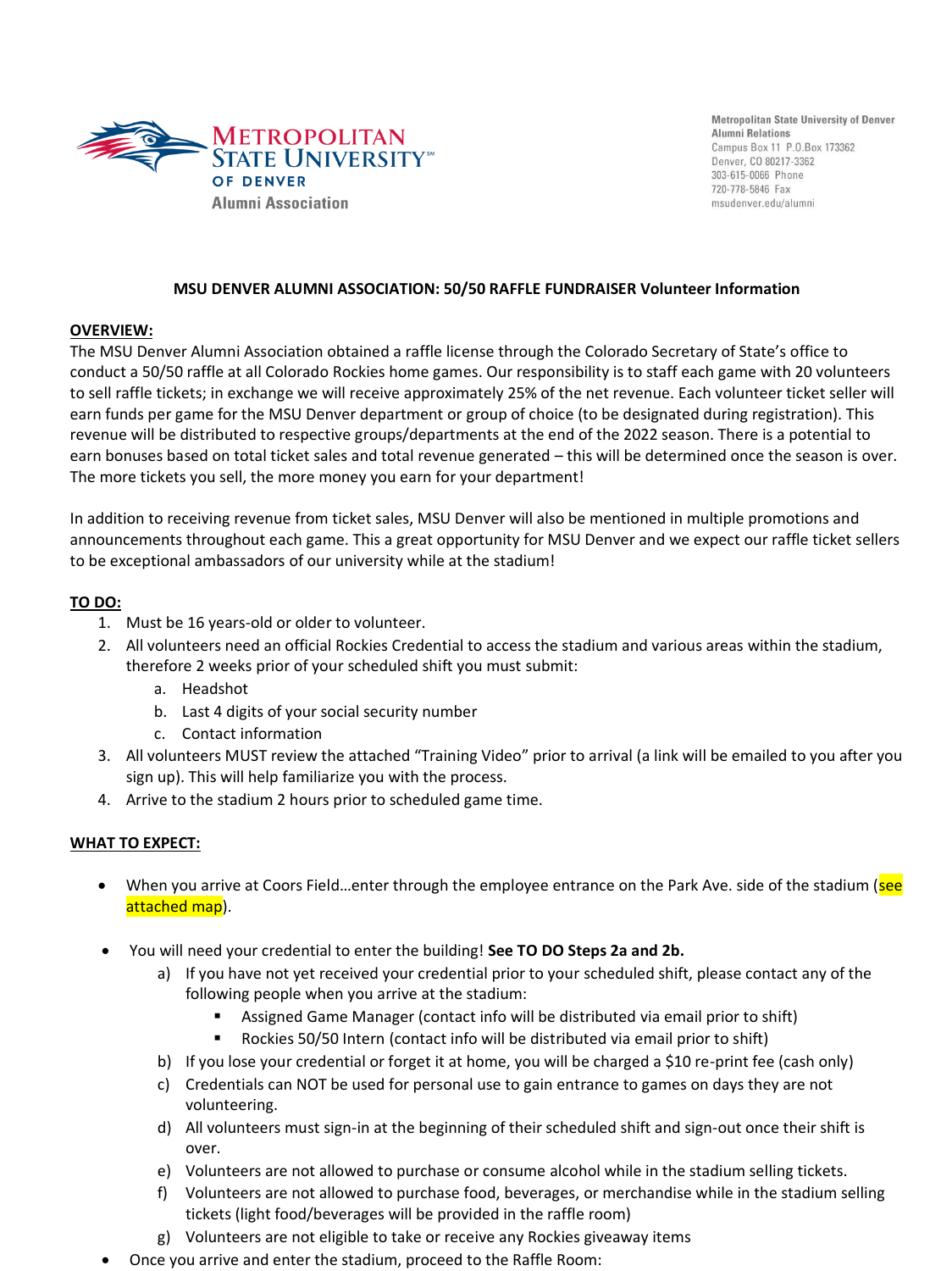- a) The Raffle Room is located in room 05.03.05 on the Suite Level.
- b) Walk up the employee entrance staircase to field level and go right Walk past the playground and on the right will be Gate E elevator Take Gate E elevator to Suite level 3 and proceed through the glass doors where you will find the business center AKA the Raffle Room on the right-hand side, which is across from Suite 56.
- Once in the raffle room the game manager will give you instructions on how to proceed:
	- a) Sign in on the "Sign-in/Sign-out" sheet.
	- b) Put on a 50/50 raffle apron, button, hat, and mask.
	- c) Sign in on the white board with your name and phone number, your tablet number will be to the right
		- The entire raffle is digital you will be assigned to your device (all in one tablet, credit card machine and ticket printer)
	- d) Get logged into the system.
	- e) Print a test ticket.
	- f) Wait for game manager to assign you a location in the stadium.
		- All ticket sellers are assigned to one of the kiosk locations or section
	- g) Proceed to assigned location please stay in designated section throughout your shift.
		- Volunteers are NOT allowed to purchase raffle tickets during games they are working.
		- Volunteers are not eligible to take or receive Rockies giveaway items.
		- Volunteers are not allowed to purchase or consume alcohol while in the stadium selling tickets.
		- Volunteers are not allowed to purchase food, beverages, or merchandise while in the stadium selling tickets (light food/beverages provided in the Raffle Room).
		- If a fan is ever making you feel uncomfortable, report it immediately to a Rockies employee, Sarena Espinoza or the game manager on duty.
	- h) \*\*The raffle room is secure and always staffed; you can leave personal belongings there while working
- Wear comfortable shoes and clothing, you will be standing!
	- a) MSU Denver or Colorado Rockies attire is strongly encouraged; White, Purple, Blue or Red t-shirts. Shorts should be longer than your apron. **Please, no opposing team attire**.
	- b) Hats must always be either MSU Denver or Colorado Rockies and facing forward.
- Food will be provided during your shift and you are able to take breaks as needed.
	- a) Volunteers are not allowed to purchase food, beverages, or merchandise while in the stadium selling tickets.
- Raffle stays open through the top of the 8th inning; the game manager will send you a message directing you to come back to the office when it is time.
- When back in the raffle room, each seller must:
	- a) Turn in all voided tickets to the game manager
	- b) Sign out of their device and plug in your tablet in the correct spot.
- Turn in apron and button and sign out.
- Once that is complete and you have signed-out, you are free to go!

# **OTHER DETAILS**

- \$1 parking is available at 33rd and Blake St.; a shuttle service to the stadium is provided.
- If you take the train and are walking from Union Station, make sure to walk all the way around the stadium via Blake St. – there is no access to the employee entrance on Wewatta St. side of the stadium.
- MSU Denver or Colorado Rockies attire is strongly encouraged; White, Purple, Blue or Red t-shirts. Shorts should be longer than your apron. Please, no opposing team attire.
- Hats must always be either MSU Denver or Colorado Rockies and facing forward.